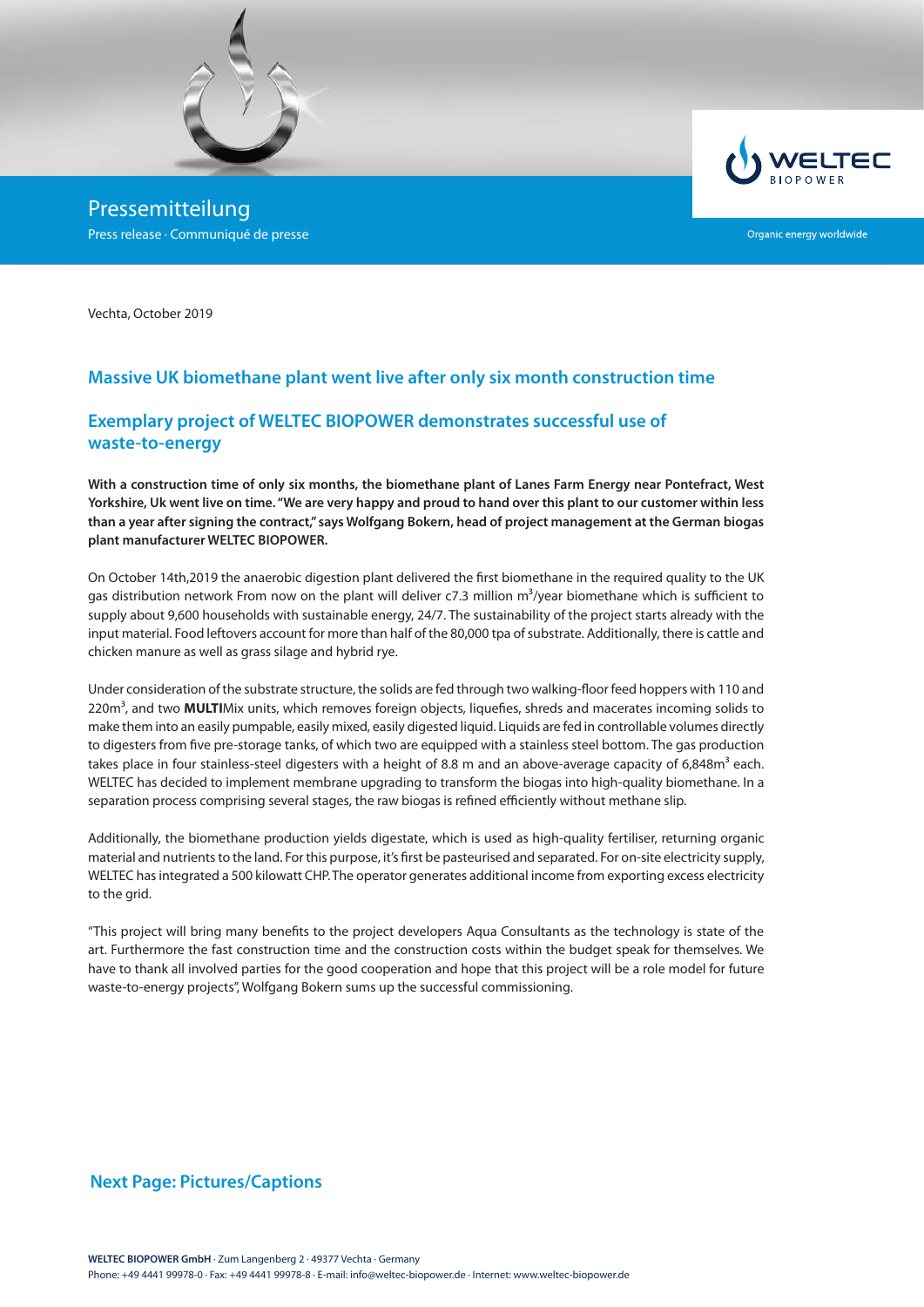

Pressemitteilung Press release · Communiqué de presse



Organic energy worldwide

# **Pictures/Captions**



*Plant manager Tim Wright is happy about the first gas delivery to the grid.*



*The biomethane plant delivers enough gas to supply about 9,600 households with green energy.*